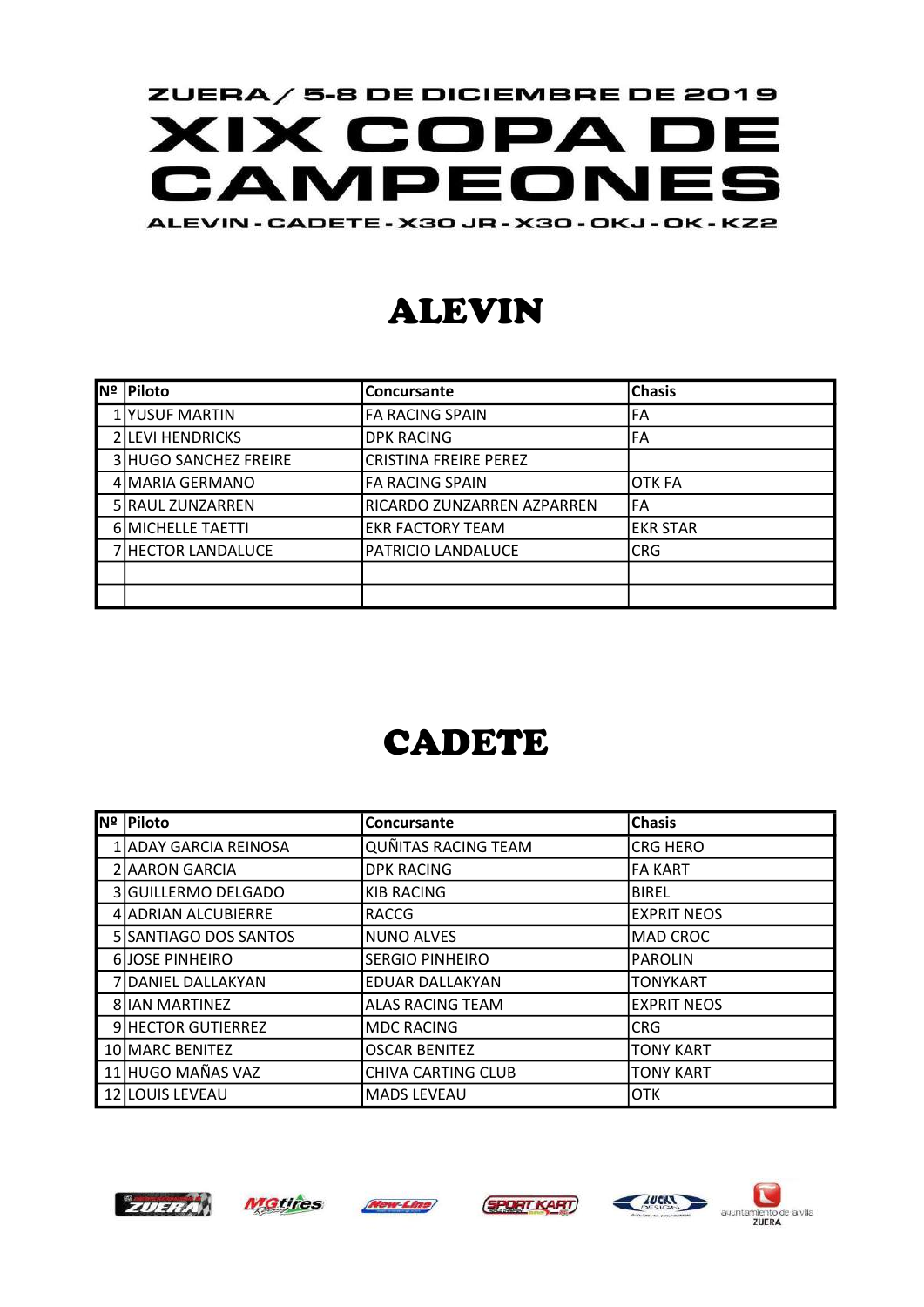

# X30 JUNIOR

| Nº | Piloto                      | Concursante                   | <b>Chasis</b>         |
|----|-----------------------------|-------------------------------|-----------------------|
|    | 1 CIAN SHIELDS              | JAMES SHIELDS                 | <b>TONY KART</b>      |
|    | 2 POL CAUBIN FEU            | <b>FA RACING SPAIN</b>        | <b>FA VICTORY</b>     |
|    | 3 ELOI GONZALEZ MORENO      | <b>FA RACING SPAIN</b>        | <b>FA VICTORY</b>     |
|    | 4 JUAN MANUEL MONTES RIOS   | <b>RC2 JUNIOR TEAM</b>        | <b>CRG</b>            |
|    | 5 JOAN ALUJA OLESTI         | <b>MDC</b>                    | <b>CRG KT2 JUNIOR</b> |
|    | 6 POL CHAOS RIVERO          | <b>FA RACING SPAIN</b>        | FA                    |
|    | 7 CLAUDIO LOREDO KRAUS      | <b>CLAUDIO LOREDO KRAUS</b>   | <b>TONY KART</b>      |
|    | 8 DOUWE DEDECHER            | <b>CABO JUNIOR TEAM</b>       | <b>KART REPUBLIC</b>  |
|    | 9 MIKEL MERINO IBAÑEZ       | <b>CARLOS MERINO GONZALEZ</b> | FA                    |
|    | 10 MARCUS LUZIO             | <b>DHR</b>                    | FA                    |
|    | 11 LUCAS PONS               | CRG                           | <b>CRG</b>            |
|    | 12 ERIC GENÉ                | <b>CRG</b>                    | <b>CRG</b>            |
|    | 13 JOSE BARROS              | <b>EKR FACTORY TEAM</b>       | <b>EKR PHOENIX</b>    |
|    | 14 FELIX APARICIO RODRÍGUEZ | VSR MOTORSPORT                | OTK.                  |
|    | 15 LAURA CAMPS TORRAS       | CAMPS SPORT RACING            | <b>CROC PROMOTION</b> |
|    | 16 IVAN ARIAS CHAVARRI      | <b>KART REPUBLIC SPAIN</b>    | <b>KART REPUBLIC</b>  |
|    | 17 JUAN COTA ALONSO         | <b>KART REPUBLIC SPAIN</b>    | <b>KART REPUBLIC</b>  |
|    | 18 ADRIAN MALHEIRO          | <b>EKR FACTORY TEAM</b>       | <b>EKR</b>            |



MGtires (Now Line) (SPORT KART)





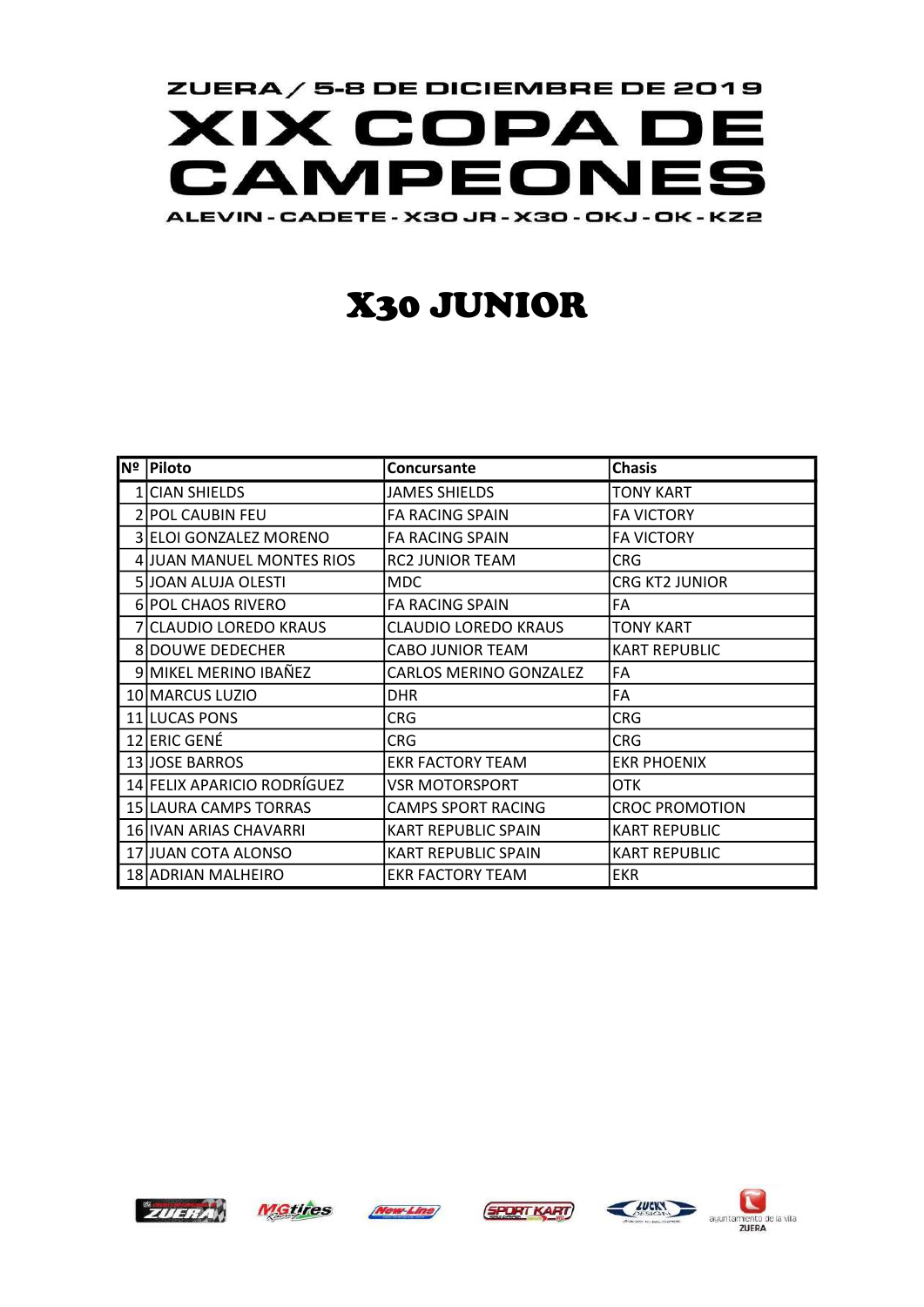

# OK JUNIOR

| $\overline{\mathsf{N}}^{\mathsf{e}}$   Piloto | <b>Concursante</b>                   | <b>Chasis</b>    |
|-----------------------------------------------|--------------------------------------|------------------|
| 1 LECERTUA LORENS                             | <b>LECERTUA LUIS</b>                 | FA               |
| 2 MIRON PINGASOV                              | <b>DPK RACING</b>                    | FA               |
| 3 NACHO TUÑON                                 | <b>DPK RACING</b>                    | FA               |
| 4 RAFAEL MODONESE                             | RAFAEL MODONESE                      | FA               |
| 5 DEL PINO BRUNO                              | <b>LECERTUA LUIS</b>                 | <b>FA</b>        |
| 6 KRIS HAANEN                                 | <b>KARTSHOP AMPFING</b>              | <b>TONY KART</b> |
| 7 DARIO CABANELAS ALTUKHOV                    | <b>DPK RACING</b>                    | FA               |
| <b>8 ARTEM SEVERIUKHIN</b>                    | WARD RACING                          | <b>TONYKART</b>  |
| <b>9 JULIUS DINESEN</b>                       | <b>WARD RACING</b>                   | <b>TONYKART</b>  |
| 10 CONNOR ZILISCH                             | <b>WARD RACING</b>                   | <b>TONYKART</b>  |
| 11 SANTIAGO RIBEIRO                           | ESCOLA DE KARTING DO OESTE BIREL ART |                  |
| 12 KACPER SZTUKA                              | WARD RACING                          | <b>TONY KART</b> |
| 13 OLIVIERI FLAVIO                            | NEWMAN MOTORSPORT SRL                | <b>TONY KART</b> |
| 14 D'AURIA FERDINANDO                         | NEWMAN MOTORSPORT SRL                | <b>TONY KART</b> |
| 15 SERGIO RUIZ ALVAREZ                        | MONLAU COMPETICIÓN                   | FA               |
| 16 FURON-CASTELAIN MAXIME                     | <b>LECERTUA</b>                      | FA               |
| 17 CLARISSA DERVIC                            | <b>EKR FACTORY TEAM</b>              | <b>EKR</b>       |
| <b>18 KIRILL KUTSOV</b>                       | <b>WARD RACING</b>                   | <b>TONYKART</b>  |
| 19 MAKSIMILIAN POPOV                          | <b>WARD RACING</b>                   | <b>TONYKART</b>  |







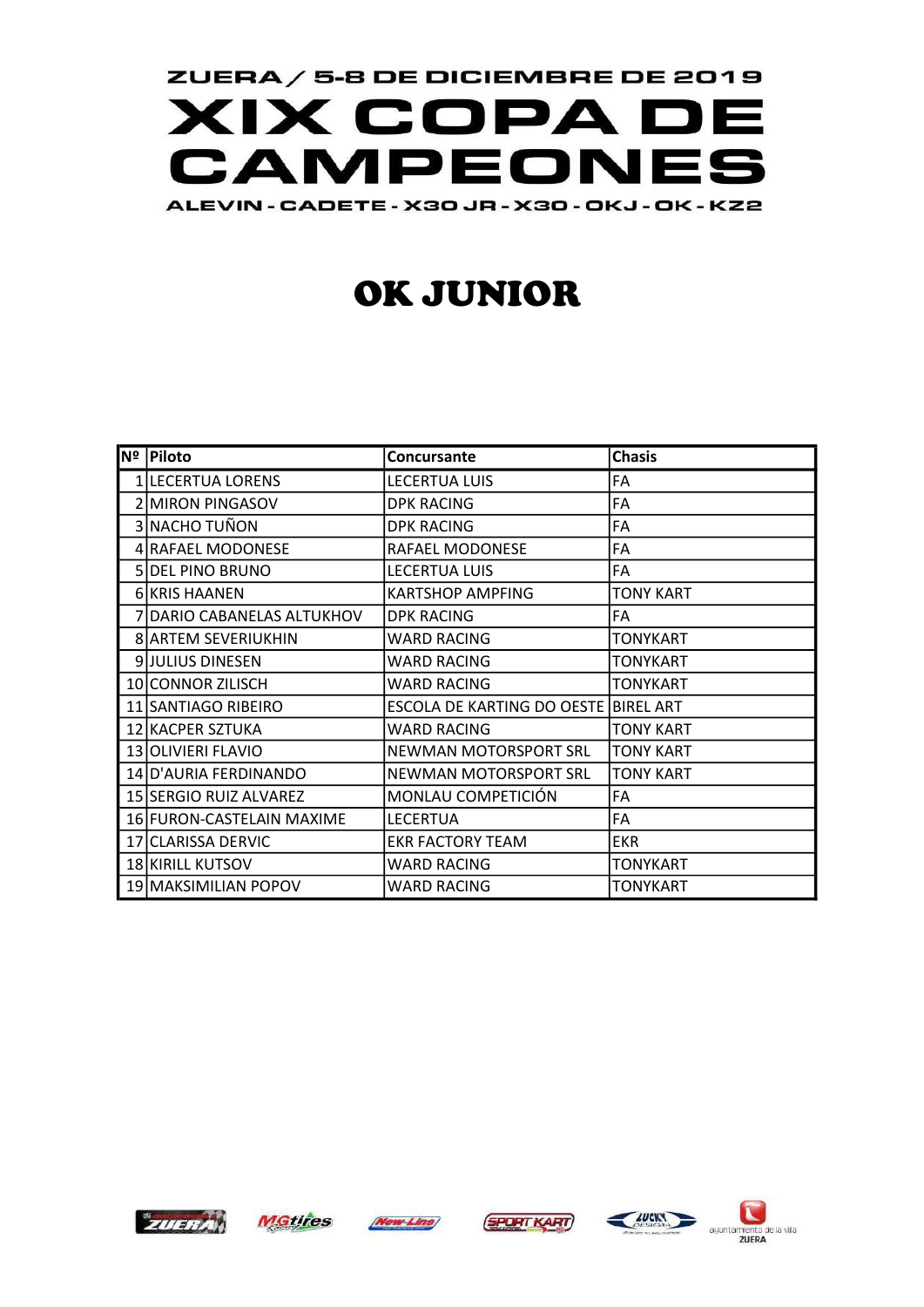

## X30 SENIOR

| Nº Piloto                    | <b>Concursante</b>         | <b>Chasis</b>        |
|------------------------------|----------------------------|----------------------|
| 1 MICHAEL PETIT              | MP ENGINEERING             | TONY KART            |
| 3 RODRIGO TESTA              | CABO JUNIOR TEAM           | <b>KART REPUBLIC</b> |
| 4 PEDRO PERINO               | CABO JUNIOR TEAM           | <b>KART REPUBLIC</b> |
| 5 VINCENZO MARINOV           | MDC.                       | CRG                  |
| 6 JAIME ALEJANDRO            | JOAO LUIS SILVA DAMAS      | FA                   |
| 7 MANUEL SILVA               | CABO JUNIOR TEAM           | <b>KART REPUBLIC</b> |
| 8 POL XAVIER LOPEZ GUTIERREZ | MONLAU COMPETICIÓN         | FA                   |
| 9 RUBEN SAINZ-MAZA           | JOSE LUIS SAINZ-MAZA       | TONY KART            |
| 10 ALBANY DEL VALLE VIVAS    | <b>MDC RACING</b>          | CRG                  |
| 11 MARC MILIAN               | CRG                        | <b>CRG</b>           |
| 12 MARIO MARTINEZ PEREZ      | ROBERTO ALONSO FAJARDO     | <b>TONY KART</b>     |
| 13 AYRTON FONTECHA MARTINEZ  | MDC.                       | CRG.                 |
| 14 GERARD TINOCO CHACON      | GREGORIO TINOCO            | <b>KOSMIC</b>        |
| 15 DANIEL NOGALES LOPEZ      | KART REPUBLIC SPAIN        | <b>KART REPUBLIC</b> |
| 16 SAMUEL FIGUEIRAS TEJADA   | <b>KART REPUBLIC SPAIN</b> | <b>KART REPUBLIC</b> |









auuntam

de la vita ZUERA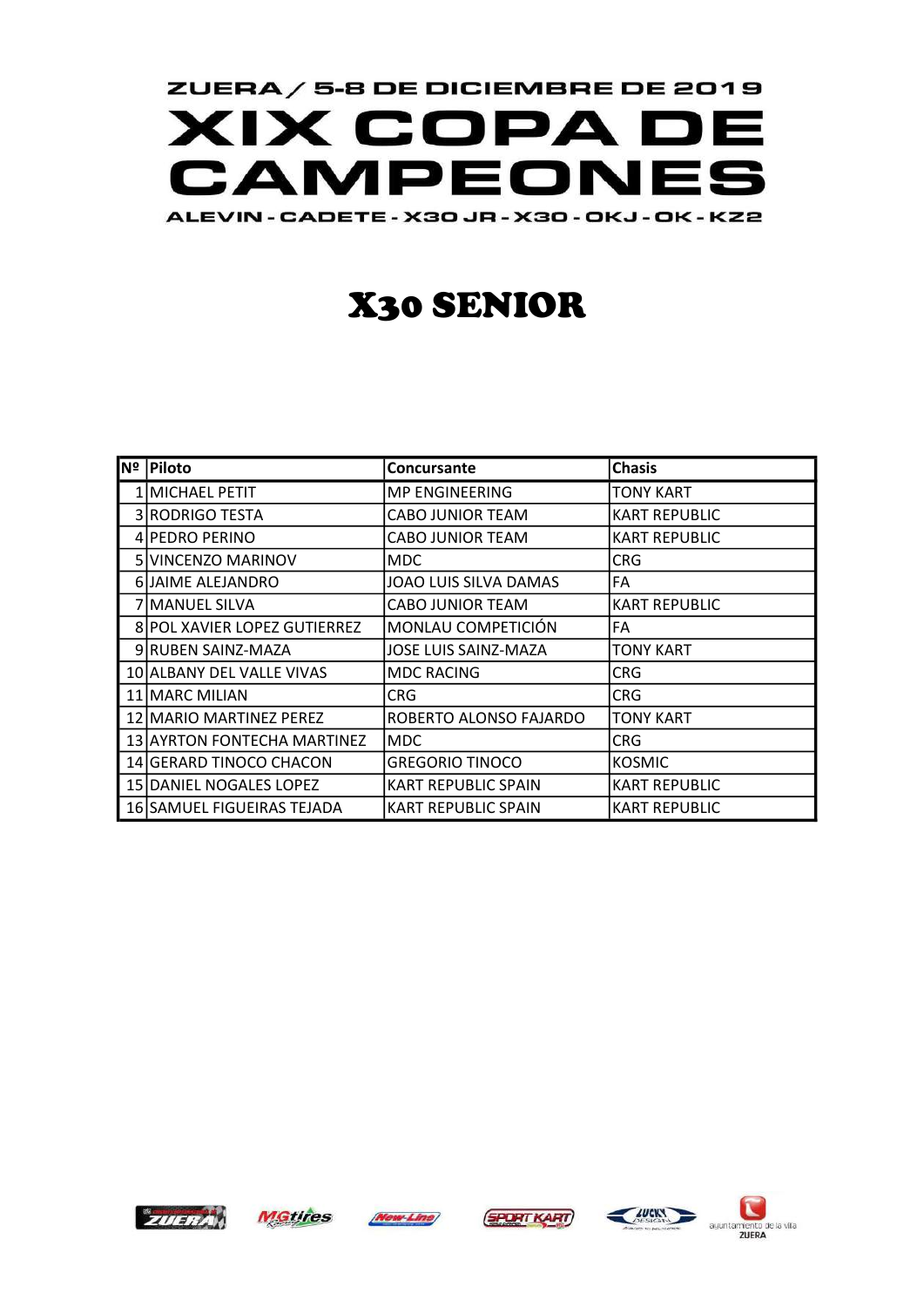

**OK** 

| Nº Piloto                | Concursante                | <b>Chasis</b>        |
|--------------------------|----------------------------|----------------------|
| 1 LUCA GRIGGS            | <b>KARTSHOP AMPFING</b>    | <b>TONY KART</b>     |
| 2 LUCA LEISTRA           | KARTSHOP AMPFING           | TONY KART            |
| 3 MAXIMUS MAYER          | TEAM EVOLUTION             | <b>KART REPUBLIC</b> |
| 4 CALLE BERGMAN          | WARD RACING                | TONYKART             |
| 5 OLEKSANDR PARTYSHEV    | WARD RACING                | TONYKART             |
| 6 LOLA LOVINFOSSE        | WARD RACING                | TONYKART             |
| 7 MARKUS KAJAK           | WARD RACING                | <b>TONYKART</b>      |
| 8 JOSEP MARTI SOBREPERA  | WARD RACING                | TONYKART             |
| 9 SANDRO HOLZEM          | KARTSHOP AMPFING           | TONY KART            |
| 10 JULIANO HOLZEM        | <b>KARTSHOP AMPFING</b>    | <b>TONY KART</b>     |
| 11 GENIS CIVICO ESPONA   | CRG.                       | <b>CRG</b>           |
| 12 ADRIAN SCHIMPF MATEOS | <b>KART REPUBLIC SPAIN</b> | <b>KART REPUBLIC</b> |
| 13 KAJUS SIKSNELIS       | WARD RACING                | TONYKART             |
| 14 NIKITA BEDRIN         | WARD RACING                | TONYKART             |
| 15 KEN OSKAR ALGRE       | WARD RACING                | <b>TONYKART</b>      |
| 16 ALEJANDRO LAHOZ LOPEZ | KART REPUBLIC SPAIN        | <b>KART REPUBLIC</b> |



**MGtires Now Line**